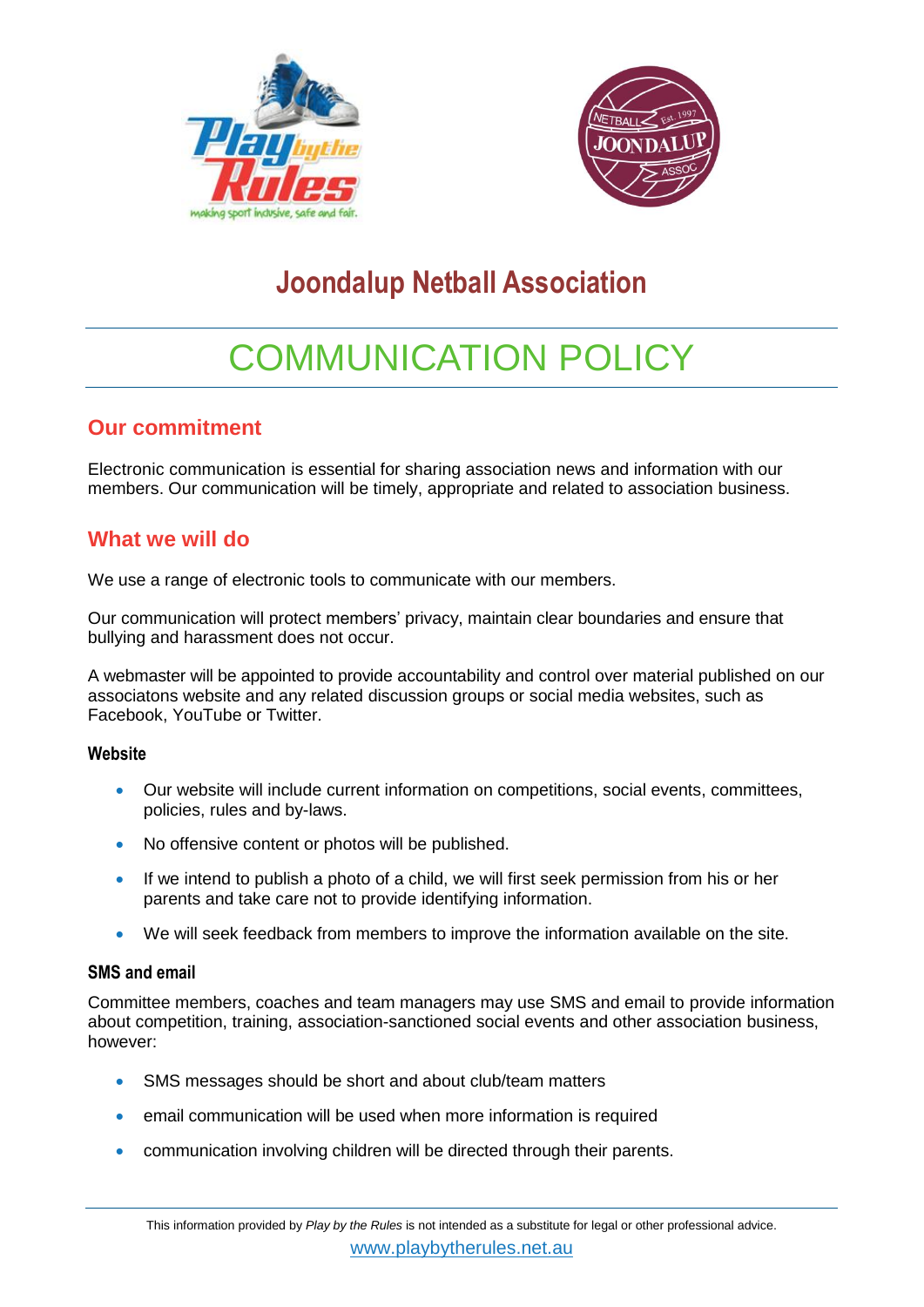



#### **Social media websites**

- We treat all social media postings, blogs, status updates and tweets as public 'comment'.
- Postings (written, photos or videos) will be family-friendly and feature positive club news and events.
- No personal information about our members will be disclosed.
- No statements will be made that are misleading, false or likely to injure a person's reputation.
- No statements will be made that might bring our association into disrepute.
- Abusive, discriminatory, intimidating or offensive statements will not be tolerated. Offending posts will be removed and those responsible will be blocked from the site.

## **What we ask you to do**

We expect our members to conduct themselves appropriately when using electronic communication to share information with other members or posting material on public websites connected to the association.

Electronic communication:

- should be restricted to club matters
- must not offend, intimidate, humiliate or bully another person
- must not be misleading, false or injure the reputation of another person
- should respect and maintain the privacy of members
- **•** must not bring the association into disrepute.

Coaches and others who work with children and young people must direct electronic communication through the child's parents.

## **Non-compliance**

Members may face disciplinary action for sending inappropriate electronic communication or posting online content or comments that harass, offend, intimidate or humiliate another member, as outlined in our policies and procedures booklet and our code of conduct.

Under certain circumstances, cyber bullying (e.g. bullying that is carried out through an internet service such as email, a chat room, discussion group, instant messaging or website) is a criminal offence that can be reported to the police.